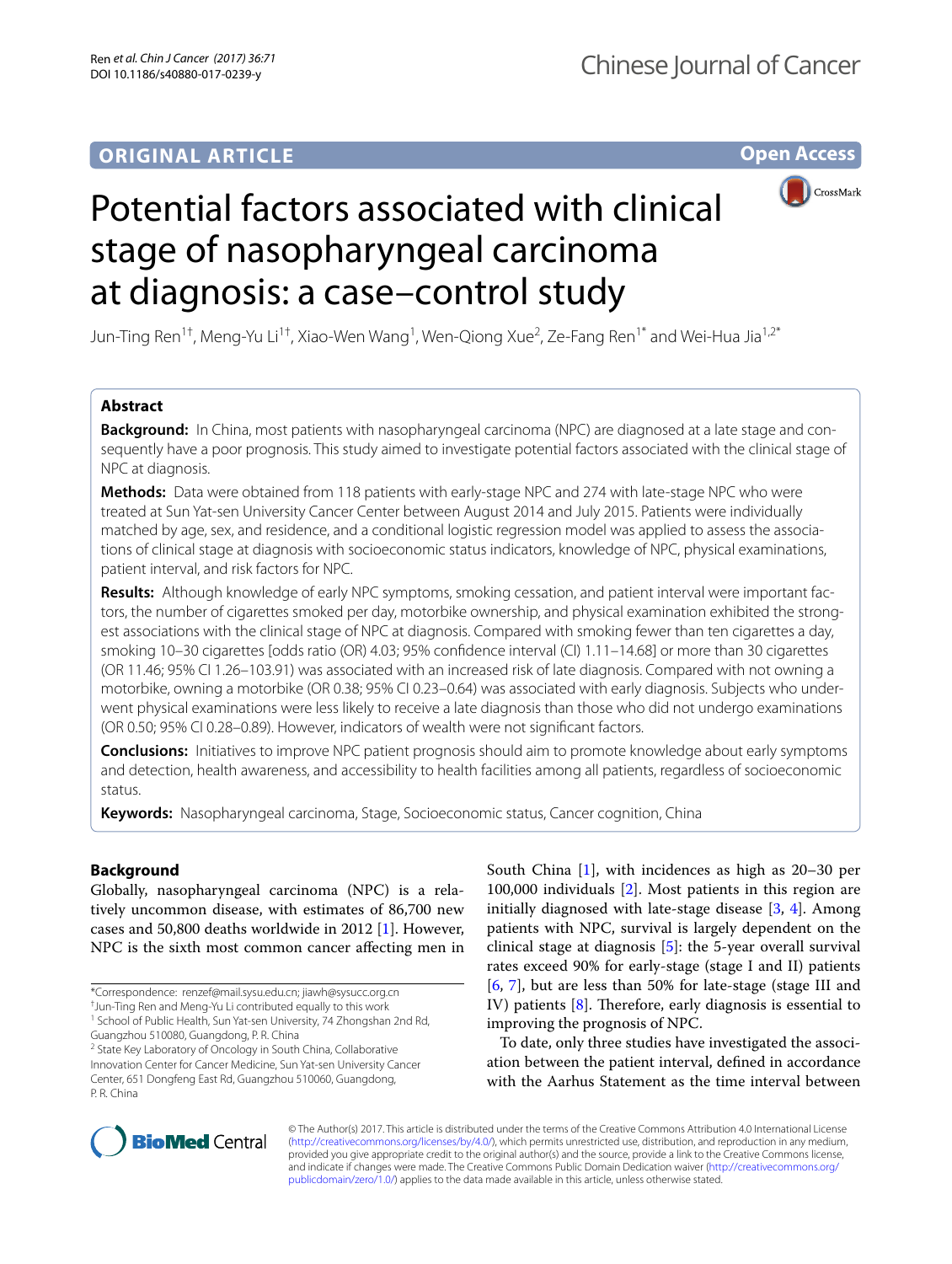the date of the frst symptom and the date of the frst presentation (i.e., frst medical consultation) which contains "appraisal interval" (time taken to interpret bodily changes/symptoms) and "help-seeking interval" (time taken to act upon those interpretations and seek help) [[9\]](#page-8-8), and the diagnosis of late-stage NPC [[10](#page-8-9)[–12](#page-8-10)]. However, these studies neglected to address the interactions among multiple potential factors related to the clinical stage at diagnosis and did not provide information that would facilitate the implementation of measures to improve early NPC diagnostic rates. Therefore, a more comprehensive study of the factors that might afect the clinical stage of NPC at diagnosis is needed.

Existing studies of various cancers have demonstrated a relationship between socioeconomic status (SES) and clinical stage of NPC at diagnosis [[13–](#page-8-11)[16\]](#page-8-12). SES can serve as an indicator of various underlying health-related factors, and individuals with a higher SES may be diagnosed at an earlier stage than those with a lower SES [[17](#page-8-13)[–19](#page-8-14)]. In addition to SES, symptom knowledge [[20\]](#page-8-15), physical examinations [[21](#page-8-16), [22\]](#page-8-17), and patient interval [[23\]](#page-8-18) were found to independently associate with the stage of NPC at diagnosis, and factors such as salted fsh consumption, cigarette smoking, and a family cancer history are known risk factors for NPC  $[24, 25]$  $[24, 25]$  $[24, 25]$  $[24, 25]$ . The knowledge and biological efects of these risk factors might be associated with the clinical stage of NPC at diagnosis and confound the efects of other factors.

Therefore, in the present study, we investigated the associations of the clinical stage of NPC at diagnosis with a series of SES indicators, knowledge of both NPC symptoms and risk factors, physical examinations, patient interval, smoking history, salted fsh consumption, and family cancer history among patients at the Sun Yat-sen University Cancer Center (Guangzhou, China), with the aim of developing measures to improve early diagnosis and prognosis of NPC.

## **Patients and methods**

## **Patient selection**

We reviewed the clinical records of all NPC patients who were treated between August 1, 2014 and July 31, 2015 at Sun Yat-sen University Cancer Center, the largest cancer hospital in South China. Patients who were diagnosed between 2012 and 2015 and had histologically confrmed NPC were included. Patients with tumors at secondary sites were excluded from this study.

All patients with early-stage (I and II) NPC were selected and interviewed through telephone calls. Subsequently, each patient with early-stage disease was randomly matched with two or three patients with latestage (III and IV) disease according to residence (urban or rural), age  $(\pm 5$  years), and sex using a random number generation method.

## **Data collection**

Patients' characteristics, including sex and tumor stage at diagnosis, were obtained from the hospital electronic record system. Tumor staging was based on the clinical TNM classifcation in accordance with the 2009 American Joint Committee on Cancer/Union for International Cancer Control (AJCC/UICC) staging system. After providing verbal consent, participants were interviewed via telephone by trained interviewers who used a structured questionnaire that solicited information about SES and other indicators.

SES indicators such as the highest degree of education, occupation, working hours per week, health insurance, residence ownership, residence structure, residence size  $(m<sup>2</sup>)$ , number of family members living in the residence, and ownership of household appliances were recorded. Occupation was categorized as (i) unskilled workers, including factory laborers, farmers, and other occupations requiring a low degree of education; (ii) skilled workers, including "white-collar" workers, technicians, and other workers with a high degree of education; or (iii) retired or unemployed. Residence ownership was classifed as owning or not owning the residence; the latter included rented housing and government- or school-supported housing. Residence structures were categorized into bungalows, houses, apartments, and other types (e.g., dormitory or retail store). Income was shown to be unreliable as a single indicator [[26\]](#page-8-21), and was not included in the questionnaire.

We also collected information regarding the participants' knowledge of early NPC symptoms and risk factors. Early symptoms of NPC include epistaxis, tinnitus and deafness, nasal obstruction, headache, diplopia, and neck masses, whereas risk factors include Epstein–Barr virus (EBV) infection, genetic factors, living environment, and lifestyle [\[24](#page-8-19)]. If subjects answered positively to at least one point, they were classifed as having knowledge about early symptoms or risk factors of NPC.

We investigated how patients were exposed to the known risk factor for NPC, such as family history of cancer, history of smoking, cigarette consumption, and salted fish consumption  $[24]$  $[24]$ . The family history of cancer was classifed as no family cancer history, a family history of cancers excluding NPC, or a family cancer history of NPC. The smoking history was categorized as never smoker, former smoker, and current smoker. Cigarette consumption was categorized as fewer than ten cigarettes, 10–30 cigarettes, or more than 30 cigarettes per day. Salted fsh consumption was categorized as seldom or never, monthly, or weekly.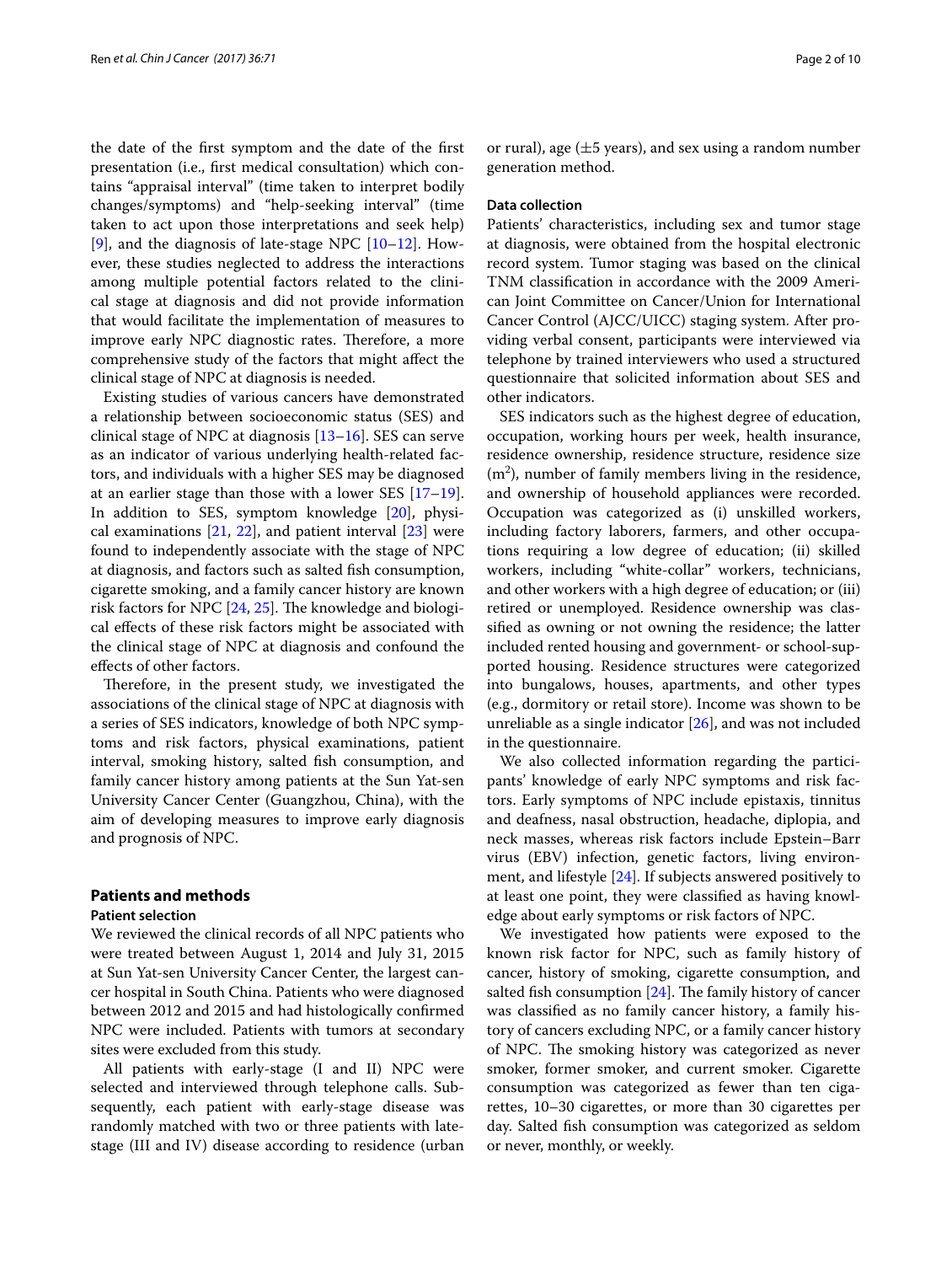Subjects were further divided into two groups by the mean of patient interval (3 months).

#### **Composite wealth score calculation**

To establish a formula for accurate calculation of composite wealth score, we implemented a multiple correspondence analysis (MCA) on the structure, ownership, and area of residence, the ownership of personal car, motorbike, television, computer, air conditioner, vacuum cleaner, and washing machine, and occupation  $[26]$  $[26]$ . The MCA was extended with the intent to summarize the associations among a set of categorical variables in a small number of dimensions. In this process, the variables were transformed into new dimensions and given distinct values in each dimension [[27\]](#page-8-22). Variables with more similar values in each dimension are more strongly associated with each other. The first dimension explains as much of the information from the data as possible, whereas each succeeding dimension explains as much of the remaining information as possible. Generally, only the frst and second principal dimension scores are used to generate two-dimensional plots, and variables plotted near each other are positively interrelated [[28\]](#page-8-23).

A wealth score was computed by evaluating each variable by the weight reported in the frst dimension and summing these weights. For example, the frst-dimension weights for owning or not owning a car were −1.372 and 1.088, and those for owning or not owning a vacuum cleaner were −1.415 and 0.609. If a subject possessed a car but did not own a vacuum cleaner, the corresponding weights  $(-1.372$  and 0.609) were summed. This process was continued until the weights of all MCA variables were encompassed by this calculation. The composite wealth scores were then computed and used to divide the subjects into tertiles.

### **Statistical analysis**

We compared the distributions of variables of interest between patients with early-stage and late-stage diseases, using the Chi square test for categorical variables and the Wilcoxon rank-sum test for continuous variables.

In accordance with the matched case–control design of the study, unadjusted and adjusted odds ratios (ORs) and corresponding 95% confdence intervals (CIs) for all study factors were calculated using conditional logistic regression models adjusted for the education level, composite wealth score, and NPC risk factors such as smoking history, salted fsh consumption frequency, and family cancer history. When one of these possible confounders was the variable of interest, the other possible confounders were adjusted. All statistical tests were twotailed, and a *P* value <0.05 was considered significant. Statistical analyses were performed using the R Studio software, version 0.99.893 ([https://www.rstudio.com/\)](https://www.rstudio.com/).

#### **Results**

## **Characteristics of patients**

Data were obtained from 1488 patients. Among them, only 190 (12.8%) had been diagnosed with early-stage NPC, and related information was successfully collected from 118 of these patients. Of the 118 earlystage patients, 80 were each matched with two patients with late-stage disease, and 38 were each matched with three patients with late-stage disease; therefore, a total of 274 late-stage patients were recruited. Overall, 66.3% of patients were male (77 with early-stage disease and 183 with late-stage disease), and 33.7% were female (41 with early-stage disease and 91 with late-stage disease). Furthermore, 71.4% of patients (83 with early-stage disease and 197 with late-stage disease) resided in urban regions, and 28.6% (35 with early-stage disease and 77 with late-stage disease) in rural regions. The median age was 43 years for both early-stage and late-stage patients, with ranges of 16–68 years and 14–72 years, respectively. Because of the matched design, no diferences were observed between the two groups.

## **MCA of SES indicators**

Figure [1](#page-3-0) displays the results for the first two dimensions (axes) of the MCA, which included all patients with early-stage and late-stage diseases. Because the frst dimension covered most (76.7%) of the total Chi square variations in the data, it was used for further analyses. In this fgure, the indicators associated with higher wealth are presented at the bottom half of the plot, whereas the indicators of lower wealth are located on the upper half.

## **Association between SES and NPC stage at diagnosis**

The ORs (95% CIs) for the associations of SES indicators with clinical stage of NPC at diagnosis are displayed in Table [1](#page-4-0). Compared with patients who had a middle school or lower education level, patients with a high school or higher education level was not associated with a decreased risk of late diagnosis (adjusted OR 0.58; 95% CI 0.32–1.05). Before model adjustment, skilled workers were more likely than unskilled workers to receive an early diagnosis (crude OR 0.52; 95% CI 0.28–0.98), but this association disappeared after model adjustment (adjusted OR 0.57; 95% CI 0.27–1.22). Neither health insurance nor working hours per week was associated with the risk of late diagnosis. Those lived with 2–3 family members were more likely to receive an early diagnosis than those lived with 0–1 family members (adjusted OR 0.48; 95% CI 0.23–0.98). After model adjustment,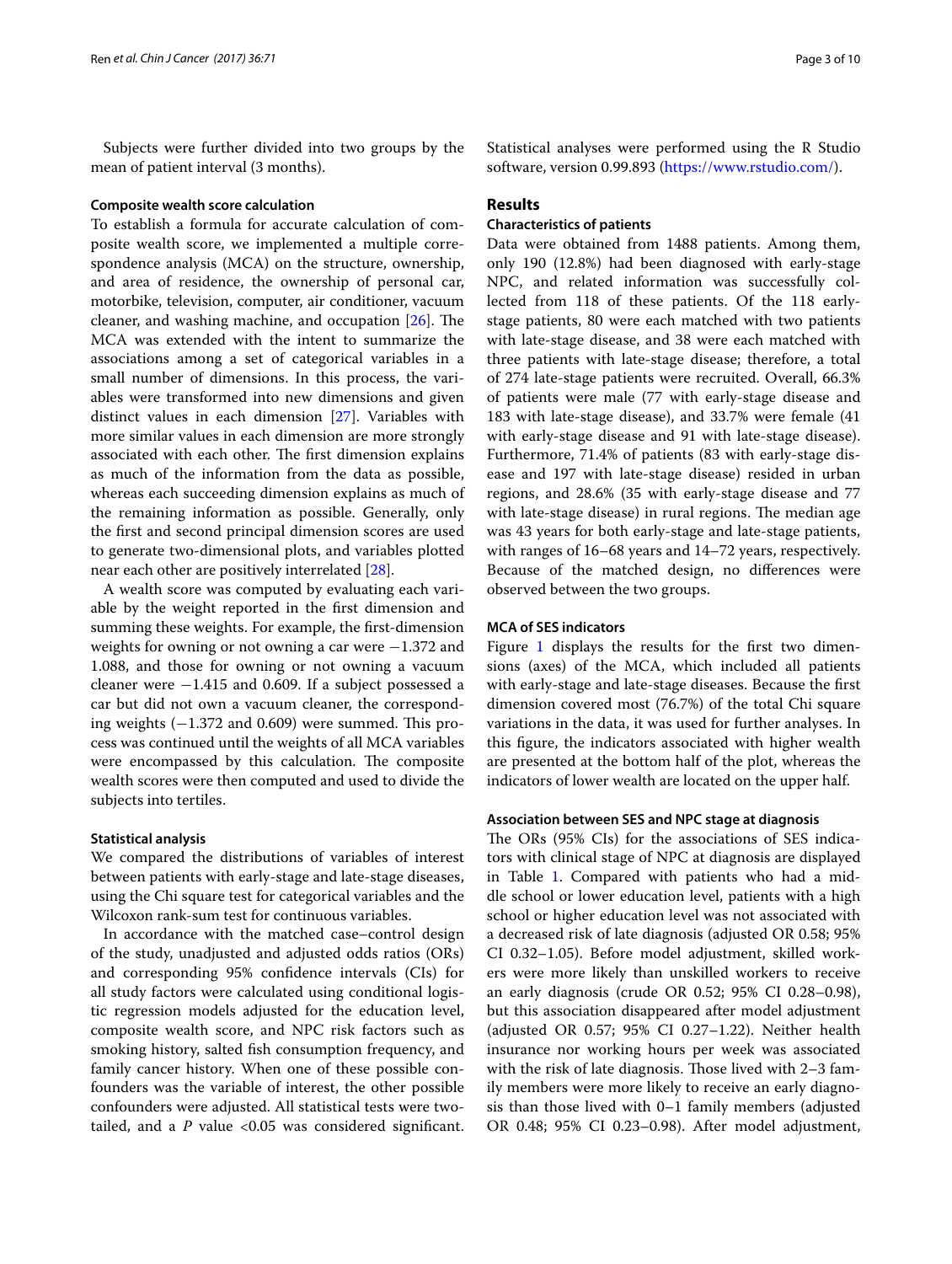<span id="page-3-0"></span>tions in the data



no associations of residence ownership, residence structure, residence size, and residence size per person were observed with the risk of late diagnosis. Interestingly, owning a motorbike (OR 0.38; 95% CI 0.23–0.64) was associated with an early diagnosis after adjusting for education level, smoking history, salted fish consumption, and family cancer history, except for the wealth score. This association remained after the wealth score was added to the adjusted factors (OR 0.29; 95% CI 0.16– 0.41). No associations were observed for the ownership of other appliances.

For the results of composite wealth score, we have to note that the wealthiest patients had negative scores because expensive appliances were located on the bottom half of the MCA plot. Compared with a composite wealth score lower than −3.9, a composite wealth score higher than 1.1 showed no signifcant association with late diagnosis of NPC in either the univariate or the multivariate models, although the point estimate was quite bigger than one.

## **Association between NPC risk factors and NPC stage at diagnosis**

As shown in Table [1](#page-4-0), a family cancer history was not found to associate with the risk of late diagnosis. Surprisingly, smoking cessation, compared with no smoking history, was associated with early diagnosis (adjusted OR 0.29; 95% CI 0.11–0.77). Smoking more than 30 (adjusted OR 11.46; 95% CI 1.26–103.91) or 10–30 cigarettes per day (adjusted OR 4.03; 95% CI 1.11–14.68) was signifcantly associated with the risk of a late diagnosis when compared with smoking fewer than ten cigarettes per day ( $P$  for trend  $= 0.015$ ). Compared with seldom or never eating salted fsh, eating salted fsh every week was associated with an increased risk of late diagnosis in the univariate analysis (crude OR 1.89; 95% CI 1.07–3.34), but not in the multivariate analyses (adjusted OR 1.71; 95% CI 0.93–3.17).

## **Associations between physical examination, patient interval, NPC‑related knowledge, and NPC stage at diagnosis**

As shown in Table [1,](#page-4-0) knowing about NPC early symptoms was associated with an increased likelihood of early diagnosis as compared with not having the knowledge (adjusted OR 0.60; 95% CI 0.37–0.98). In contrast, no association was observed between knowledge about risk factors and an early diagnosis. Taking physical examination increased the likelihood of an early diagnosis (adjusted OR 0.50; 95% CI 0.28–0.89). In addition, a patient interval of 3 or more months was associated with an increased risk of late diagnosis (adjusted OR 1.83; 95% CI 1.07–3.13), compared with a shorter interval.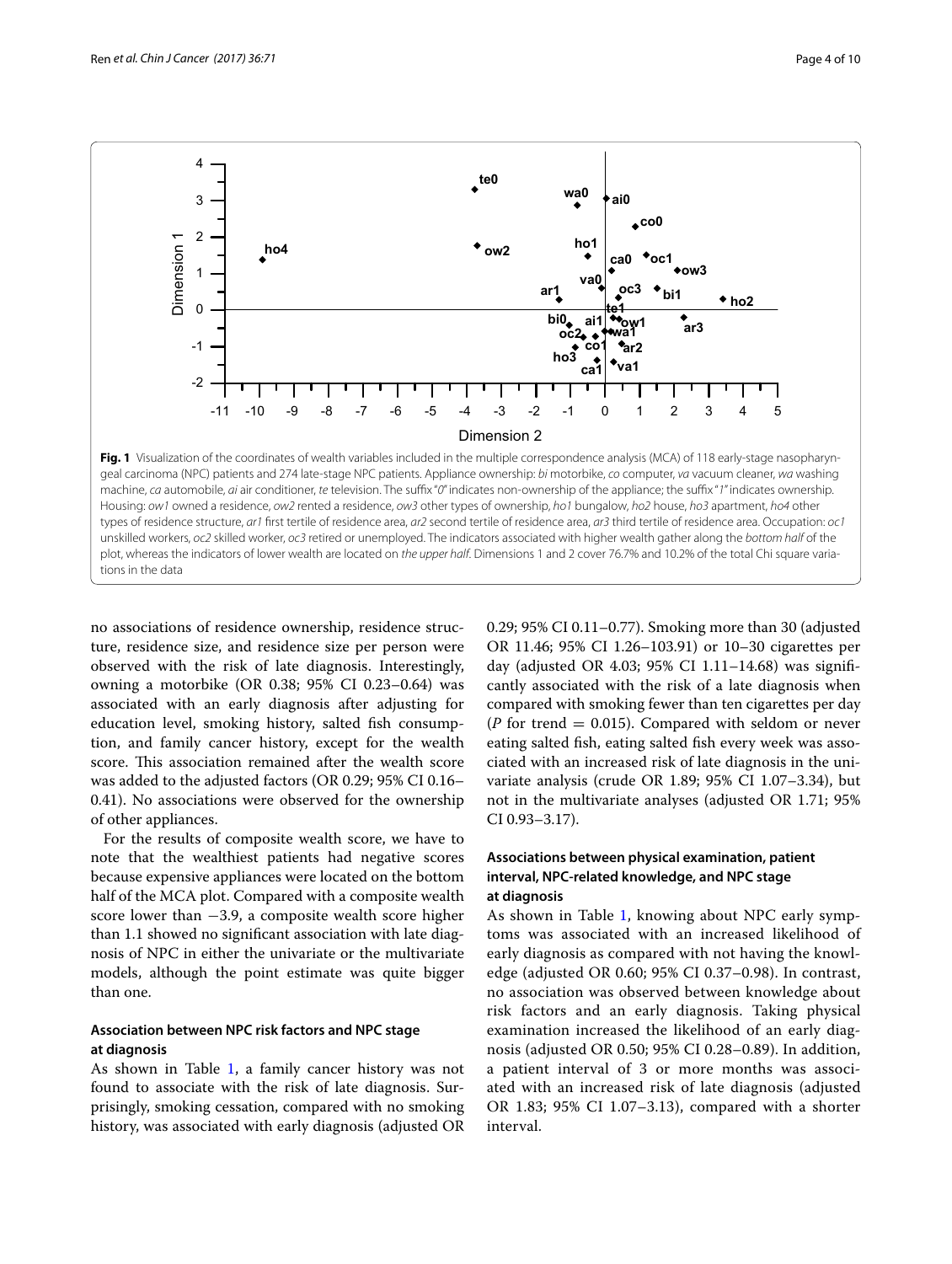## <span id="page-4-0"></span>**Table 1 Associations of potential factors with NPC stage at diagnosis**

| Variable                                       | NPC stage at diagnosis [cases (%)] |            | Crude OR (95% CI)       | Adjusted OR (95% CI) <sup>a</sup> |
|------------------------------------------------|------------------------------------|------------|-------------------------|-----------------------------------|
|                                                | Early stage                        | Late stage |                         |                                   |
| Education level                                |                                    |            |                         |                                   |
| Middle school or lower                         | 45 (38.1)                          | 132 (48.2) | 1.00                    | 1.00                              |
| High school or higher                          | 73 (61.9)                          | 142 (51.8) | $0.56$ (0.33-0.95)*     | $0.58(0.32 - 1.05)$               |
| Occupation                                     |                                    |            |                         |                                   |
| Unskilled workers                              | 22 (18.6)                          | 67(24.5)   | 1.00                    | 1.00                              |
| Skilled workers                                | 75 (63.6)                          | 144 (52.5) | $0.52$ (0.28-0.98)*     | $0.57(0.27 - 1.22)$               |
| Retired or unemployed                          | 21 (17.8)                          | 63 (23.0)  | $0.95(0.44 - 2.06)$     | $0.99(0.42 - 2.32)$               |
| Working hours per week <sup>b</sup>            |                                    |            |                         |                                   |
| $0 - 30$                                       | 33 (28.2)                          | 87 (31.8)  | 1.00                    | 1.00                              |
| $31 - 50$                                      | 48 (41.0)                          | 91 (33.2)  | $0.70(0.38 - 1.28)$     | $0.75(0.38 - 1.48)$               |
| 51 or more                                     | 36 (30.8)                          | 96 (35.0)  | $0.95(0.50 - 1.78)$     | $0.81(0.40-1.63)$                 |
| Insurance                                      |                                    |            |                         |                                   |
| UBMI1                                          | 72 (61.0)                          | 168 (61.3) | 1.00                    | 1.00                              |
| <b>NRCMS</b>                                   | 37 (31.4)                          | 86 (31.4)  | 1.13 (0.58-2.22)        | $1.14(0.50 - 2.60)$               |
| UBMI2                                          | 6(5.1)                             | 4(1.5)     | $0.25(0.07-0.91)$ *     | $0.31(0.08 - 1.23)$               |
| Others                                         | 3(2.5)                             | 16(5.8)    | $2.60(0.72 - 9.41)$     | $2.10(0.51 - 8.62)$               |
| Number of family members <sup>c</sup>          |                                    |            |                         |                                   |
| First tertile (1-2)                            | 12(10.3)                           | 52 (19.0)  | 1.00                    | 1.00                              |
| Second tertile (3-4)                           | 75 (64.7)                          | 129 (47.1) | $0.41(0.21 - 0.82)^*$   | $0.48(0.23 - 0.98)^*$             |
| Third tertile $(≥5)$                           | 29 (25.0)                          | 93 (33.9)  | $0.73(0.34 - 1.55)$     | $0.83(0.37-1.86)$                 |
| Residence ownership <sup>d</sup>               |                                    |            |                         |                                   |
| No                                             | 18 (15.4)                          | 31 (11.3)  | 1.00                    | 1.00                              |
| Yes                                            | 99 (84.6)                          | 243 (88.7) | 1.35 (0.73-2.49)        | 1.77 (0.81-3.88)                  |
| Residence structure                            |                                    |            |                         |                                   |
|                                                |                                    |            | 1.00                    | 1.00                              |
| Bungalow                                       | 31(26.3)                           | 88 (32.1)  | $0.82(0.43 - 1.55)$     |                                   |
| House                                          | 22 (18.6)                          | 51 (18.6)  |                         | $1.04(0.51 - 2.12)$               |
| Apartment                                      | 64 (54.2)                          | 133 (48.6) | $0.68(0.40 - 1.17)$     | $0.99(0.50 - 1.96)$               |
| Others                                         | 1(0.8)                             | 2(0.7)     | $0.69(0.06 - 8.04)$     | $0.68(0.06 - 8.17)$               |
| Residence size (m <sup>2</sup> )               |                                    |            |                         |                                   |
| First tertile (<100)                           | 66 (56.0)                          | 160 (58.4) | 1.00                    | 1.00                              |
| Second tertile (100-120)                       | 19 (16.0)                          | 24 (8.8)   | $0.52(0.27 - 1.02)$     | $0.61(0.29 - 1.29)$               |
| Third tertile $(>120)$                         | 33 (28.0)                          | 90 (32.8)  | $1.15(0.70 - 1.90)$     | $1.13(0.65 - 1.96)$               |
| Area per person (m <sup>2</sup> ) <sup>e</sup> |                                    |            |                         |                                   |
| First tertile (<24)                            | 27(23.3)                           | 82 (30.0)  | 1.00                    | 1.00                              |
| Second tertile (24-35)                         | 50 (43.1)                          | 96 (35.0)  | $0.60(0.33 - 1.07)$     | $0.64(0.33 - 1.24)$               |
| Third tertile (>35)                            | 39 (33.6)                          | 96 (35.0)  | $0.76(0.42 - 1.38)$     | $0.80(0.41 - 1.55)$               |
| Appliance ownership <sup>f</sup>               |                                    |            |                         |                                   |
| Car                                            | 56 (48.7)                          | 116 (42.3) | $0.74(0.46 - 1.20)$     | $0.78(0.47 - 1.29)$               |
| Motorbike                                      | 63 (54.3)                          | 97 (35.4)  | $0.45(0.29 - 0.71)^{*}$ | $0.38(0.23 - 0.64)^*$             |
| Computer                                       | 89 (76.7)                          | 207 (75.5) | $0.84(0.46 - 1.53)$     | $0.86(0.45 - 1.63)$               |
| Television                                     | 111 (95.7)                         | 256 (93.4) | $0.58(0.20 - 1.66)$     | $0.66(0.22 - 2.03)$               |
| Air conditioner                                | 102 (87.9)                         | 226 (82.5) | $0.48(0.22 - 1.05)$     | $0.52(0.23 - 1.19)$               |
| Washing machine                                | 97 (83.6)                          | 227 (82.8) | $0.86(0.44 - 1.66)$     | $0.93(0.46 - 1.87)$               |
| Vacuum cleaner                                 | 38 (32.8)                          | 80 (29.2)  | $0.86(0.54 - 1.36)$     | $0.89(0.54 - 1.45)$               |
| Wealth score <sup>9</sup>                      |                                    |            |                         |                                   |
| First tertile $(< -3.9)$                       | 44 (37.3)                          | 83 (30.3)  | 1.00                    | 1.00                              |
| Second tertile $(-3.9 \text{ to } 1.1)$        | 38 (32.2)                          | 93 (33.9)  | $1.29(0.76 - 2.19)$     | $1.26(0.72 - 2.20)$               |
| Third tertile $(>1.1)$                         | 36 (30.5)                          | 98 (35.8)  | $1.64(0.90 - 2.99)$     | $1.75(0.88 - 3.47)$               |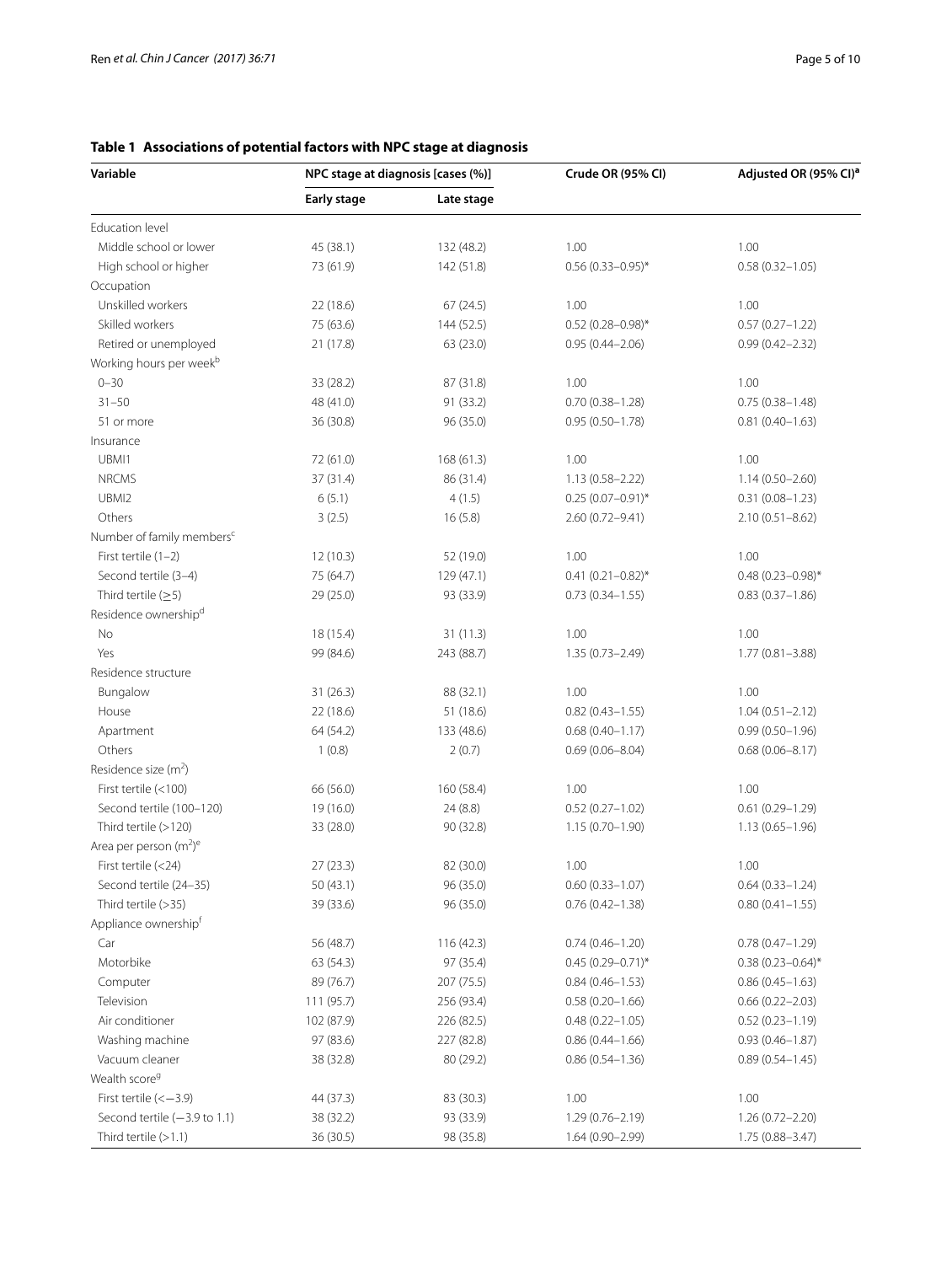## **Table 1 continued**

| Variable                             | NPC stage at diagnosis [cases (%)] |            | Crude OR (95% CI)       | Adjusted OR (95% CI) <sup>a</sup> |
|--------------------------------------|------------------------------------|------------|-------------------------|-----------------------------------|
|                                      | Early stage                        | Late stage |                         |                                   |
| Family cancer history                |                                    |            |                         |                                   |
| None                                 | 78 (66.1)                          | 189 (69.0) | 1.00                    | 1.00                              |
| <b>NPC</b>                           | 18(15.3)                           | 36(13.1)   | $0.86(0.46 - 1.61)$     | $0.78(0.40 - 1.53)$               |
| Other cancers                        | 22 (18.6)                          | 49 (17.9)  | $0.95(0.54 - 1.67)$     | $0.93(0.51 - 1.72)$               |
| Smoking history                      |                                    |            |                         |                                   |
| Never smoker                         | 74 (62.7)                          | 160 (58.4) | 1.00                    | 1.00                              |
| Former smoker                        | 18(15.3)                           | 14(5.1)    | $0.35(0.14 - 0.85)^*$   | $0.29(0.11 - 0.77)^*$             |
| Current smoker                       | 26(22.0)                           | 100(36.5)  | $1.72(0.93 - 3.19)$     | $1.75(0.92 - 3.32)$               |
| Cigarette number per dayh            |                                    |            |                         |                                   |
| < 10                                 | 22(51.2)                           | 31(27.2)   | 1.00                    | 1.00                              |
| $10 - 30$                            | 19 (44.2)                          | 66 (57.9)  | $2.87(1.14 - 7.25)^*$   | $4.03(1.11 - 14.68)^{*}$          |
| >30                                  | 2(4.6)                             | 17 (14.9)  | 6.04 (1.09-33.32)*      | 11.46 (1.26-103.91)*              |
| Salted fish consumption <sup>i</sup> |                                    |            |                         |                                   |
| Seldom or never                      | 72(61.5)                           | 131 (48.0) | 1.00                    | 1.00                              |
| Every month                          | 25(21.4)                           | 70(25.6)   | $1.58(0.91 - 2.74)$     | $1.53(0.85 - 2.73)$               |
| Every week                           | 20(17.1)                           | 72 (26.4)  | 1.89 (1.07-3.34)*       | $1.71(0.93 - 3.17)$               |
| Knowledge of NPC early symptoms      |                                    |            |                         |                                   |
| <b>No</b>                            | 40 (33.9)                          | 138 (50.4) | 1.00                    | 1.00                              |
| Yes                                  | 78 (66.1)                          | 136 (49.6) | $0.54$ (0.35-0.83)*     | $0.60(0.37 - 0.98)^*$             |
| Knowledge of NPC risk factors        |                                    |            |                         |                                   |
| No                                   | 88 (74.6)                          | 223 (81.4) | 1.00                    | 1.00                              |
| Yes                                  | 30(25.4)                           | 51 (18.6)  | $0.66(0.38 - 1.12)$     | $0.74(0.42 - 1.31)$               |
| Physical examination                 |                                    |            |                         |                                   |
| Never                                | 51(43.2)                           | 167(60.9)  | 1.00                    | 1.00                              |
| Ever                                 | 67(56.8)                           | 107 (39.1) | $0.40(0.24 - 0.67)$ *   | $0.50(0.28 - 0.89)^*$             |
| Patient interval (months)            |                                    |            |                         |                                   |
| $\leq 3$                             | 95 (80.5)                          | 188 (68.6) | 1.00                    | 1.00                              |
| >3                                   | 23 (19.5)                          | 86 (31.4)  | $1.87(1.13 - 3.11)^{*}$ | $1.83(1.07 - 3.13)^*$             |

*OR* odds ratio, *CI* confdence interval, *UBMI1* urban basic medical insurance uncovering state-owned enterprise employees and government stafs, *NRCMS* new rural cooperative medical scheme, *UBMI2* urban basic medical insurance of state-owned enterprise employees and government stafs

\* Statistically signifcant results

<sup>a</sup> Adjusted for education level, wealth score, smoking history, salted fish consumption, and family cancer history. When one of these possible confounders was the variable of interest, the other possible confounders were adjusted

b Data was missing for one patient in the early stage group

 $\epsilon$  Data was missing for two patients in the early stage group

 $\mathrm{^{d}}\,$  Data was missing for one patient in the early stage group

<sup>e</sup> Data was missing for two patients in the early stage group

<sup>f</sup> For each appliance, the reference group comprised the subjects that did not own the appliance. The multivariate analysis of these appliance ownership variables was not adjusted for the wealth score

<sup>g</sup> Because appliances associated with higher wealth are located on the bottom half of the multiple correspondence analysis (MCA) graph, a lower score indicates a higher level of wealth

h We only included former and current smokers. The multivariate analysis of the number of cigarettes per day was not adjusted for the smoking history

<sup>i</sup> Data was missing for one patient in the early stage group and one in the late stage group

## **Discussion**

The present study identified associations of several SES indicators, including the number of family members living together and whether owning a motorbike, with the clinical stage of NPC at diagnosis. However, the composite wealth score and other SES indicators were not found to associate with the risk of late diagnosis. In addition, knowledge about early symptoms of NPC, the patient interval, physical examination, and smoking history and frequency were found to associate with the clinical stage of NPC at diagnosis.

It can be difficult to collect income-related information during epidemiological studies, and wealth can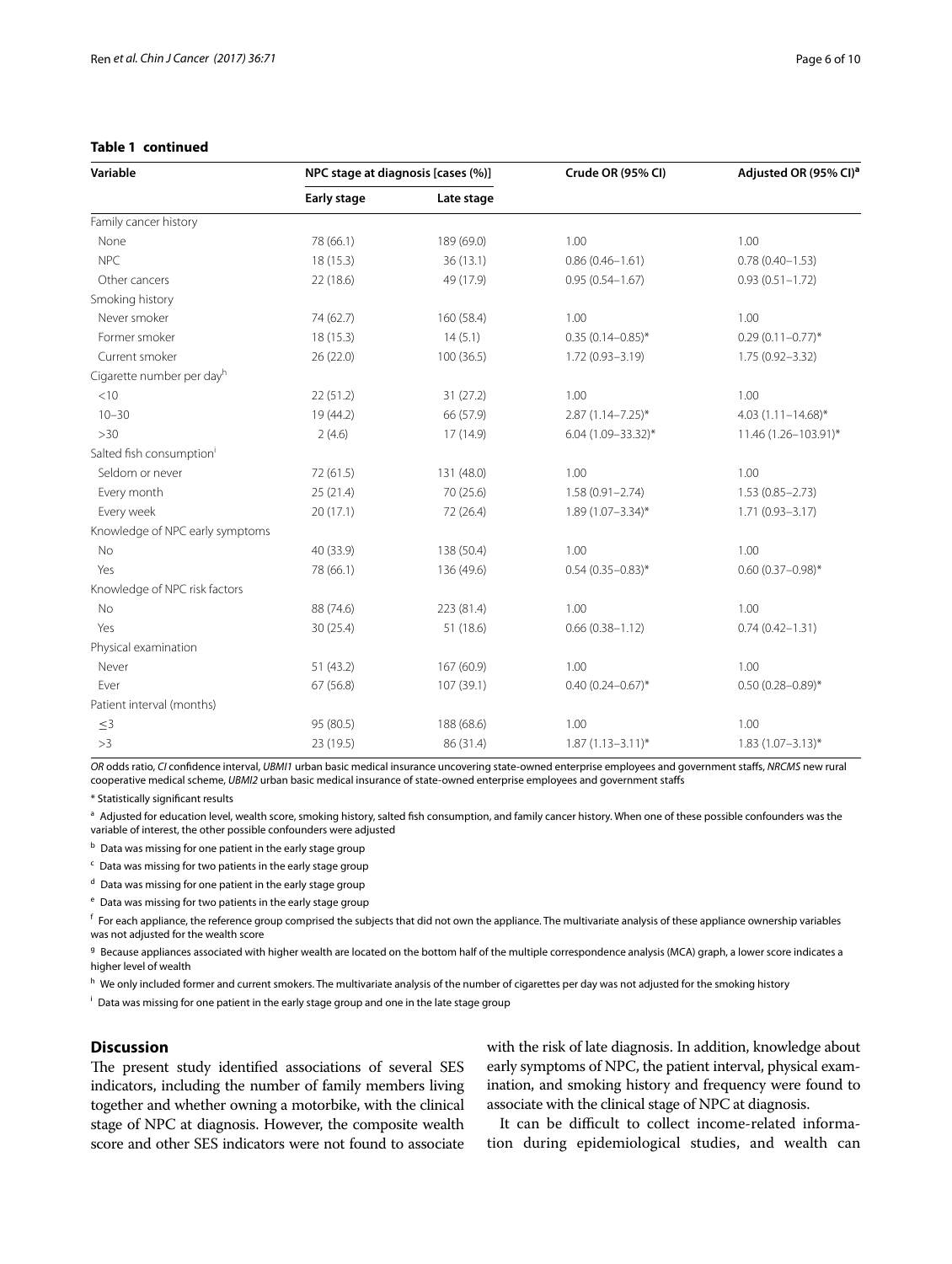difer dramatically across diferent social groups even if incomes are similar [[29\]](#page-8-24). Investigations of nonmonetary indicators of wealth, such as appliance ownership, housing conditions, and occupation, have been shown to be less sensitive and relatively accurate [\[26,](#page-8-21) [30](#page-8-25)]. We therefore collected information about the patients' occupations, residence ownership, size, and structure, and household appliance ownership to measure their wealth. Interestingly, although owning a car or vacuum cleaner was associated with the highest level of wealth in the MCA, they were not related to an early diagnosis of NPC. In contrast, owning a motorbike was associated with an early diagnosis after adjusting for the wealth score, suggesting that this factor might substitute for other factors in the exclusion of wealth. In the present study, patients in rural areas were statistically more likely to own a motorbike than those in urban areas (data not shown). In addition, as many Chinese cities have banned motorbikes in downtown areas  $[31]$  $[31]$ , most urban motorbike owners live in suburbs. Motorbikes provide patients in rural and suburban areas with a rapid, convenient transportation to healthcare facilities, which tend to be located in relatively distant areas [[14](#page-8-27)]. We speculated that owning a car, an indicator of wealth, was a characteristic of subjects who lived in downtown areas with adjacent healthcare facilities that were also easy to reach by public transportation  $[14]$  $[14]$ . Therefore, car ownership might not provide the same signifcant beneft as motorbike ownership.

The association between a high education level and early NPC diagnosis was not signifcant in our study. In contrast, the association between knowledge about early NPC symptoms and early diagnosis was signifcant. Therefore, it is reasonable to assume that knowledge about early symptoms had a stronger efect on the likelihood of an early diagnosis of NPC than the general education level. Accordingly, we recommend that governmental and healthcare facilities educate the public about early NPC symptoms to efectively increase the early diagnosis rate.

We surveyed several factors associated with living conditions and household density, including the total residence size, number of family members living together, and residence size per person, as potential indicators of SES. A shared residence with 3–4 family members, compared with 1–2 family members, was more strongly associated with an early diagnosis of NPC, which could be attributed to the increased support and intimate relationships among family members [\[32\]](#page-8-28). For example, close family relationships might lead to the disclosure of a symptom to a family member and could potentially reduce the delay in presenting the symptom to a general practitioner [\[33](#page-8-29)]. However, people living in crowded accommodations might also be prone to insufficient diets and infectious disease [[34,](#page-8-30) [35](#page-8-31)], which could explain why living with 5 or more family members was not related to the likelihood of an early diagnosis.

We used a composite wealth score, calculated by adding the MCA scores for ownership of diferent appliances, occupation, and residence structure, size, and ownership, to measure each patient's overall wealth status. This measurement of wealth was proved to be accurate in another study conducted in an under-developed country [[26\]](#page-8-21). In the present study, we did not fnd an association of the composite wealth score or any other wealth indicators with the clinical stage at diagnosis, leading us to postulate that wealth is not associated with the clinical stage of NPC at diagnosis. The composite wealth score was further used as an integrated variable to control the potential confounding bias induced by the components of the score.

A patient interval of 3 months or longer was associated with a late diagnosis of NPC, which agreed with the fndings of similar studies in which physical examination and knowledge about early symptoms played important roles in reducing the patient interval and promoting diagnosis at an early stage [\[36](#page-8-32), [37\]](#page-8-33). In the present study, physical examination was also associated with early NPC diagnosis. The examinations tend to include cancer screening tests and are considered useful for reducing the patient interval and detecting cancer at early stages [[22](#page-8-17), [38\]](#page-8-34). For NPC, EBV serology test was found to be a useful NPC screening tool in a high-risk population [[39,](#page-9-0) [40](#page-9-1)]. Similarly, knowledge about early symptoms of NPC was associated with early diagnosis, consistent with previous studies that described the recognition and perception of symptoms as the frst and most important step toward seeking medical help and reducing the patient interval [[41–](#page-9-2)[44\]](#page-9-3). On the other hand, no signifcant association was found between knowledge about NPC risk factors and early diagnosis of NPC, in contrast to the fndings of a study on oral and pharyngeal carcinoma [[44\]](#page-9-3). However, known NPC risk factors, such as cigarette smoking history and frequency, were associated with late diagnosis of NPC in the present study, suggesting that knowledge about risk factors did not lead to positive health behaviors. Therefore, to reduce the patient interval and increase the rate of early diagnosis, promoting physical examinations and education about early symptoms of NPC could be more efective than promoting education about NPC risk factors.

In the present study, smoking cessation was associated with early NPC diagnosis when compared with never smoked. We assumed that people who had quit smoking may have been more conscious of health issues. In previous studies, most smokers expressed regret that they had begun smoking and worried about the future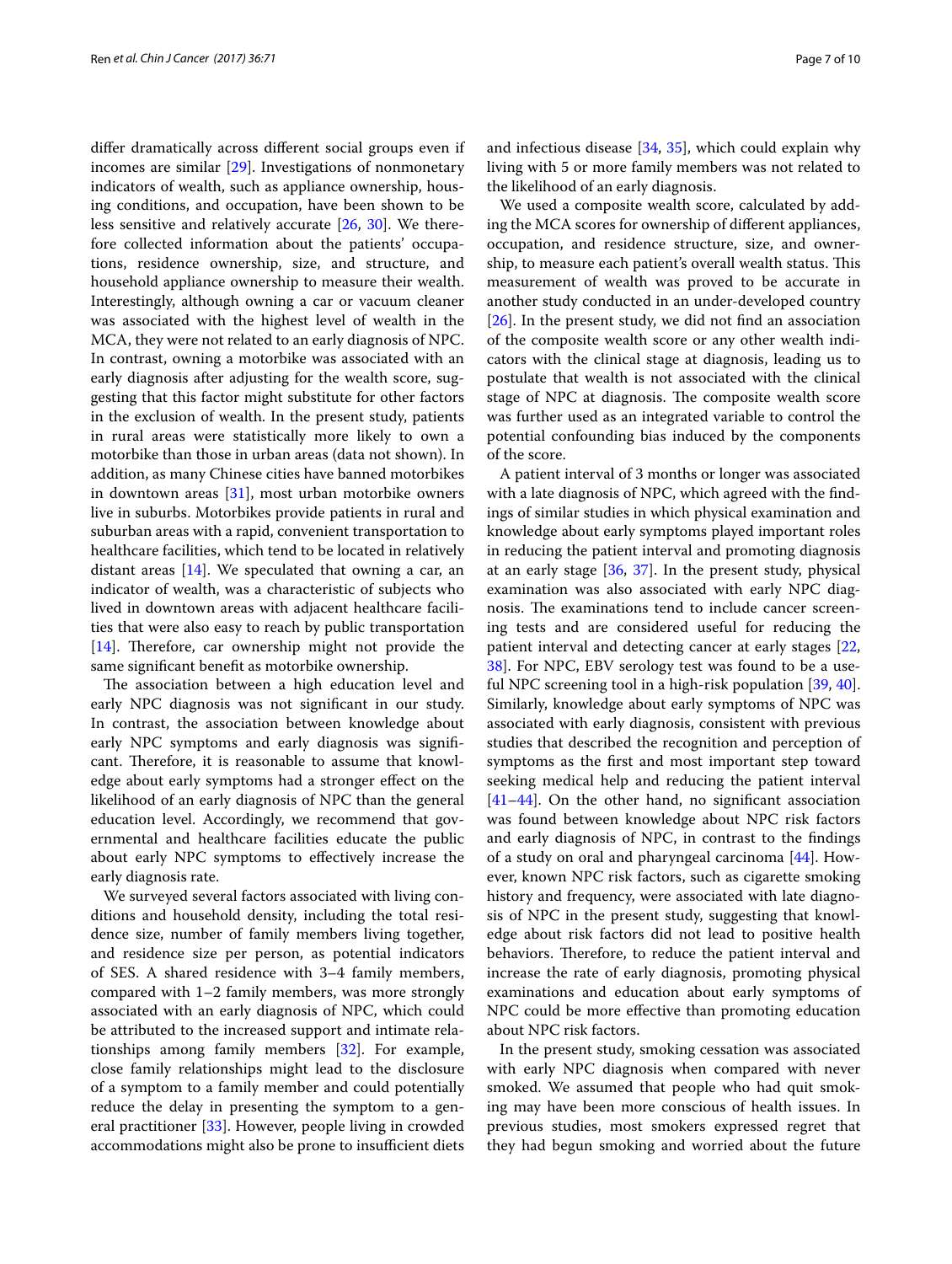efects of smoking on their health and quality of life [\[45](#page-9-4), [46\]](#page-9-5). Furthermore, smokers who had quit or intended to quit smoking were likely to have more access to beneficial health information  $[47]$  $[47]$  $[47]$ . However, the pernicious efects of smoking are undisputed. We found that daily smoking amount was strongly associated with late diagnosis of NPC in a dose–response manner indicated by the observed signifcant trends. We further assumed that smoking is a signifcant tumor growth promoting factor, because cigarette smoke has mutagenic and DNA-damaging efects that lead to the malignant transformation of normal epithelial cells in the nasopharynx [[48,](#page-9-7) [49](#page-9-8)]. Immunologically, cigarette smoking may suppress natural killer cell activation and cytotoxicity, which could further alter the tumor microenvironment, promote tumor progression and metastasis, and increase the tumor burden [\[50](#page-9-9), [51\]](#page-9-10).

In the present study, we used a case–control design to establish a new, efficient approach so as to identify potential factors associated with the clinical stage of NPC at diagnosis. In case–control studies, the cases are usually patients who have experienced relatively rare events. In the present study, only 190 of 1488 NPC patients were diagnosed at an early stage. Therefore, we defined earlystage NPC patients as cases and matched them with latestage NPC patients by sex, age, and residency. This design allowed us to fnd subtler diferences between late-stage and early-stage NPC patients. If we had designated latestage NPC patients as cases, we might not have had an adequate number of matched early-stage NPC patients. We note that as few patients are diagnosed at early stages in other cancers, this approach could be implemented in similar studies.

The present study probed potential factors associated with the clinical stage of NPC at diagnosis by investigating a comprehensive number of possible factors with individual-level indicators. Unlike similar studies of other cancers that used neighborhood-level indicators [[14](#page-8-27)[–16](#page-8-12)], individual-level indicators are more accurate and less prone to ecological bias and misclassifcation. Moreover, the use of the composite wealth score rather than a single indicator allowed us to more accurately measure patients' wealth statuses [\[26](#page-8-21)]. To eliminate confounding efect between indicators, we adjusted for several important potential confounders, such as NPC risk factors, the composite wealth score, and education. Although many factors were statistically insignifcant, the indicators with null associations would at least have weaker efects on clinical NPC stage at diagnosis than the indicators that were signifcant.

Because the interactions among viral infections, genetic factors, and environment are not fully understood, secondary NPC prevention tends to be more cost-efective than primary prevention [\[2\]](#page-8-1). Measures aimed at improving the early NPC diagnosis rate will likely increase survival rates and ease the medical burdens on patients and healthcare systems. Our fndings suggest that high-risk populations should be targeted to improve health awareness by providing education related to early NPC symptoms and encouraging routine physical examinations. Furthermore, governments should provide more convenient access to healthcare facilities, and smokers should reduce and quit smoking as soon as possible. Contrary to other studies, we found that measures such as improving the general education level and SES might not be as efective as the measures mentioned above. However, the present study only provides a general orientation, and we hope future studies will offer more detailed measures.

One limitation of this study was the collection of information about previous exposures. Nevertheless, we reduced the likelihood of recall bias by surveying facts that could be recalled truthfully, such as the level of education or occupation. Another limitation was the relatively small number of study subjects and inclusion of patients from a single hospital. Accordingly, we could not exclude an occasional association. A multicenter study with a large sample is needed to confrm our results.

## **Conclusions**

In summary, the present study suggested that factors related to cigarette smoking, easy access to healthcare facilities, health awareness, knowledge of early NPC symptoms, and early NPC detection were strongly associated with the clinical stage of NPC at diagnosis. In contrast, the wealth score and other SES indicators had limited effects. Therefore, to increase the rate of early diagnosis and improve the prognosis of NPC patients, high-risk populations should be targeted by initiatives aimed at improving health awareness and reducing patient interval through education on early NPC symptoms, promoting routine physical examination, and improving the accessibility to healthcare facilities. Furthermore, smokers must reduce their cigarette consumption and ultimately quit smoking. However, multicenter large-sample studies are needed to confrm our results. Finally, the case–control design of the present study provided a new, efficient approach to the investigation of factors related to the clinical stage of NPC at diagnosis.

### **Abbreviations**

NPC: nasopharyngeal carcinoma; SES: socioeconomic status; MCA: multiple correspondence analysis; AJCC/UICC: American Joint Committee on Cancer/ Union for International Cancer Control; UBMI1: urban basic medical insurance excluding state-owned enterprise employees and government staffs; NRCMS: new rural cooperative medical scheme; UBMI2: urban basic medical insurance of state-owned enterprise employees and government stafs.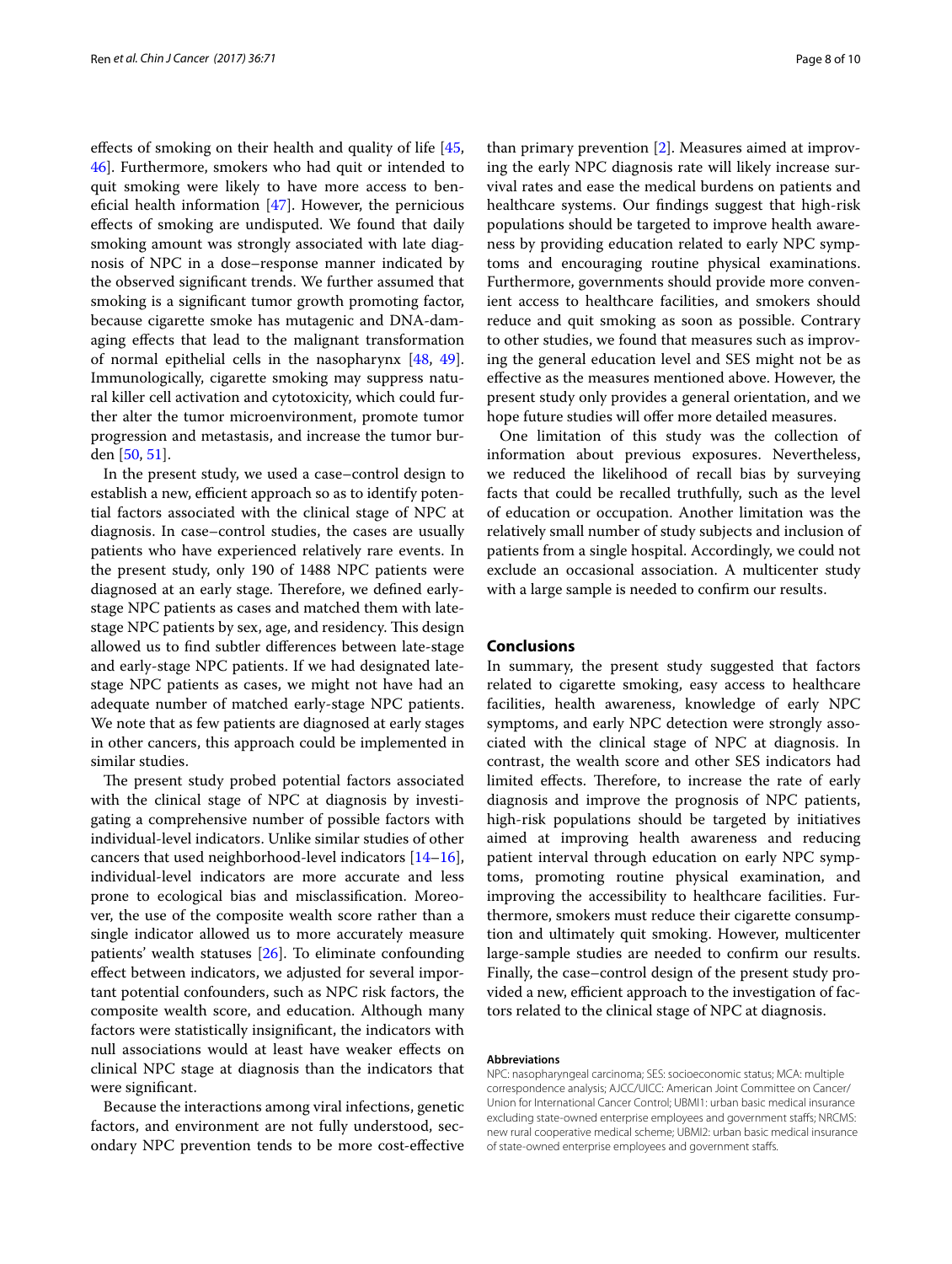### **Authors' contributions**

JTR and MYL contributed equally to the study design, data acquisition, analysis and interpretation, and manuscript drafting. WXW, WQX, ZFR, and WHJ contributed to the study concept and design, data interpretation, and critical manuscript revision. All authors read and approved the fnal manuscript.

#### **Acknowledgements**

This work was supported by the National Science Fund for Distinguished Young Scholars of China (No. 81325018) and the Key Project for International Cooperation and Exchange of the National Natural Science Foundation of China (No. 81220108022).

#### **Competing interests**

The authors declare that they have no competing interests.

#### **Availability of data and materials**

This manuscript does not describe a new application/tool or software to share. Raw data are available for sharing if needed.

## Received: 29 September 2016 Accepted: 04 July 2017 Published online: 04 September 2017

#### **References**

- <span id="page-8-0"></span>Torre LA, Bray F, Siegel RL, Ferlay J, Lortet-Tieulent J, Jemal A. Global cancer statistics, 2012. CA Cancer J Clin. 2015;65(2):87–108.
- <span id="page-8-1"></span>Cao SM, Simons MJ, Qian CN. The prevalence and prevention of nasopharyngeal carcinoma in China. Chin J Cancer. 2011;30(2):114–9.
- <span id="page-8-2"></span>3. Ghandri N, Gabbouj S, Farhat K, Bouaouina N, Abdelaziz H, Nouri A, et al. Association of HLA-G polymorphisms with nasopharyngeal carcinoma risk and clinical outcome. Hum Immunol. 2011;72(2):150–8.
- <span id="page-8-3"></span>4. Guo R, Chen XZ, Chen L, Jiang F, Tang LL, Mao YP, et al. Comorbidity predicts poor prognosis in nasopharyngeal carcinoma: development and validation of a predictive score model. Radiother Oncol. 2015;114(2):249–56.
- <span id="page-8-4"></span>5. Teppo L, Dickman PW, Hakulinen T, Luostarinen T, Pukkala E, Sankila R, et al. Cancer patient survival—patterns, comparisons, trends a population-based Cancer Registry study in Finland. Acta Oncol. 1999;38(3):283–94.
- <span id="page-8-5"></span>6. Xiao WW, Han F, Lu TX, Chen CY, Huang Y, Zhao C. Treatment outcomes after radiotherapy alone for patients with early-stage nasopharyngeal carcinoma. Int J Radiat Oncol Biol Phys. 2009;74(4):1070–6.
- <span id="page-8-6"></span>7. Wang HY, Chang YL, To KF, Hwang JS, Mai HQ, Feng YF, et al. A new prognostic histopathologic classifcation of nasopharyngeal carcinoma. Chin J Cancer. 2016;35:41.
- <span id="page-8-7"></span>8. Huang PY, Zeng Q, Cao KJ, Guo X, Guo L, Mo HY, et al. Ten-year outcomes of a randomised trial for locoregionally advanced nasopharyngeal carcinoma: a single-institution experience from an endemic area. Eur J Cancer. 2015;51(13):1760–70.
- <span id="page-8-8"></span>Weller D, Vedsted P, Rubin G, Walter FM, Emery J, Scott S, et al. The Aarhus statement: improving design and reporting of studies on early cancer diagnosis. Br J Cancer. 2012;106(7):1262–7.
- <span id="page-8-9"></span>10. Al-Rajhi N, El-Sebaie M, Khafaga Y, AlZahrani A, Mohamed G, Al-Amro A. Nasopharyngeal carcinoma in Saudi Arabia: clinical presentation and diagnostic delay. East Mediterr Health J. 2009;15(5):1301–7.
- 11. Sheng L, Shui Y, Shen L, Wei Q. Efect of patient-related delay in diagnosis on the extent of disease and prognosis in nasopharyngeal carcinoma. Am J Rhinol. 2008;22(3):317–20.
- <span id="page-8-10"></span>12. Leong JL, Fong KW, Low WK. Factors contributing to delayed diagnosis in nasopharyngeal carcinoma. J Laryngol Otol. 1999;113(7):633–6.
- <span id="page-8-11"></span>13. Olsen MH, Boje CR, Kjaer TK, Steding-Jessen M, Johansen C, Overgaard J, et al. Socioeconomic position and stage at diagnosis of head and neck cancer—a nationwide study from DAHANCA. Acta Oncol. 2015;54(5):759–66.
- <span id="page-8-27"></span>14. Lin Y, Wimberly MC. Geographic variations of colorectal and breast cancer late-stage diagnosis and the efects of neighborhood-level factors. J Rural Health. 2017;33(2):146–57.
- 15. Tervonen HE, Walton R, Roder D, You H, Morrell S, Baker D, et al. Sociodemographic disadvantage and distant summary stage of cancer at

diagnosis—a population-based study in New South Wales. Cancer Epidemiol. 2016;40:87–94.

- <span id="page-8-12"></span>16. Seneviratne S, Lawrenson R, Harvey V, Ramsaroop R, Elwood M, Scott N, et al. Stage of breast cancer at diagnosis in New Zealand: impacts of socio-demographic factors, breast cancer screening and biology. BMC Cancer. 2016;16:129.
- <span id="page-8-13"></span>17. Galobardes B, Shaw M, Lawlor DA, Lynch JW, Davey Smith G. Indicators of socioeconomic position (part 2). J Epidemiol Community Health. 2006;60(2):95–101.
- 18. Diderichsen F, Andersen I, Manuel C, Andersen AM, Bach E, Baadsgaard M, et al. Health inequality—determinants and policies. Foreword. Scand J Public Health. 2012;40(8 Suppl):10–1.
- <span id="page-8-14"></span>19. Chang TS, Chang CM, Hsu TW, Lin YS, Lai NS, Su YC, et al. The combined effect of individual and neighborhood socioeconomic status on nasopharyngeal cancer survival. PLoS ONE. 2013;8(9):e73889.
- <span id="page-8-15"></span>20. McCutchan GM, Wood F, Edwards A, Richards R, Brain KE. Infuences of cancer symptom knowledge, beliefs and barriers on cancer symptom presentation in relation to socioeconomic deprivation: a systematic review. BMC Cancer. 2015;15:1000.
- <span id="page-8-16"></span>21. Huang C, Liu CJ, Pan XF, Liu X, Li NX. Correlates of unequal access to preventive care in China: a multilevel analysis of national data from the 2011 China Health and Nutrition Survey. BMC Health Serv Res. 2016;16(1):177.
- <span id="page-8-17"></span>22. Jung HM, Lee JS, Lairson DR, Kim Y. The effect of national cancer screening on disparity reduction in cancer stage at diagnosis by income level. PLoS ONE. 2015;10(8):e0136036.
- <span id="page-8-18"></span>23. Wang N, Cao F, Liu F, Jia Y, Wang J, Bao C, et al. The effect of socioeconomic status on health-care delay and treatment of esophageal cancer. J Transl Med. 2015;13:241.
- <span id="page-8-19"></span>24. Jia WH, Qin HD. Non-viral environmental risk factors for nasopharyngeal carcinoma: a systematic review. Semin Cancer Biol. 2012;22(2):117–26.
- <span id="page-8-20"></span>25. Poh SS, Chua ML, Wee JT. Carcinogenesis of nasopharyngeal carcinoma: an alternate hypothetical mechanism. Chin J Cancer. 2016;35:9.
- <span id="page-8-21"></span>26. Islami F, Kamangar F, Nasrollahzadeh D, Aghcheli K, Sotoudeh M, Abedi-Ardekani B, et al. Socio-economic status and oesophageal cancer: results from a population-based case–control study in a high-risk area. Int J Epidemiol. 2009;38(4):978–88.
- <span id="page-8-22"></span>27. Dohoo IR, Ducrot C, Fourichon C, Donald A, Hurnik D. An overview of techniques for dealing with large numbers of independent variables in epidemiologic studies. Prev Vet Med. 1997;29(3):221–39.
- <span id="page-8-23"></span>28. Akassou A, Yacoubi H, Jamil A, Dakka N, Amzazi S, Sadki K, et al. Prevalence of HLA-B27 in Moroccan healthy subjects and patients with ankylosing spondylitis and mapping construction of several factors infuencing AS diagnosis by using multiple correspondence analysis. Rheumatol Int. 2015;35(11):1889–94.
- <span id="page-8-24"></span>29. Berkman LF, Macintyre S. The measurement of social class in health studies: old measures and new formulations. IARC Sci Publ. 1997;138:51–64.
- <span id="page-8-25"></span>30. Pollack CE, Chideya S, Cubbin C, Williams B, Dekker M, Braveman P. Should health studies measure wealth? A systematic review. Am J Prev Med. 2007;33(3):250–64.
- <span id="page-8-26"></span>31. Xu J. Drive-away policing and situational crime prevention in China: an analysis of motorcycle ban (jinmo) policy in Guangzhou. Int J Ofender Ther Comp Criminol. 2012;56(2):239–64.
- <span id="page-8-28"></span>32. Liang J, Gu S, Krause N. Social support among the aged in Wuhan, China. Asia Pac Popul J. 1992;7(3):33–62.
- <span id="page-8-29"></span>33. Burgess CC, Ramirez AJ, Richards MA, Love SB. Who and what infuences delayed presentation in breast cancer? Br J Cancer. 1998;77(8):1343–8.
- <span id="page-8-30"></span>34. Lundberg O. The impact of childhood living conditions on illness and mortality in adulthood. Soc Sci Med. 1993;36(8):1047–52.
- <span id="page-8-31"></span>35. Hart CL, Smith GD. Relation between number of siblings and adult mortality and stroke risk: 25 year follow up of men in the collaborative study. J Epidemiol Community Health. 2003;57(5):385–91.
- <span id="page-8-32"></span>36. Ozturk C, Fleer J, Hoekstra HJ, Hoekstra-Weebers JE. Delay in diagnosis of testicular cancer; a need for awareness programs. PLoS ONE. 2015;10(11):e0141244.
- <span id="page-8-33"></span>37. Unger-Saldana K, Miranda A, Zarco-Espinosa G, Mainero-Ratchelous F, Bargallo-Rocha E, Miguel Lazaro-Leon J. Health system delay and its effect on clinical stage of breast cancer: multicenter study. Cancer. 2015;121(13):2198–206.
- <span id="page-8-34"></span>38. Shridhar K, Dey S, Bhan CM, Bumb D, Govil J, Dhillon PK. Cancer detection rates in a population-based, opportunistic screening model, New Delhi, India. Asian Pac J Cancer Prev. 2015;16(5):1953–8.